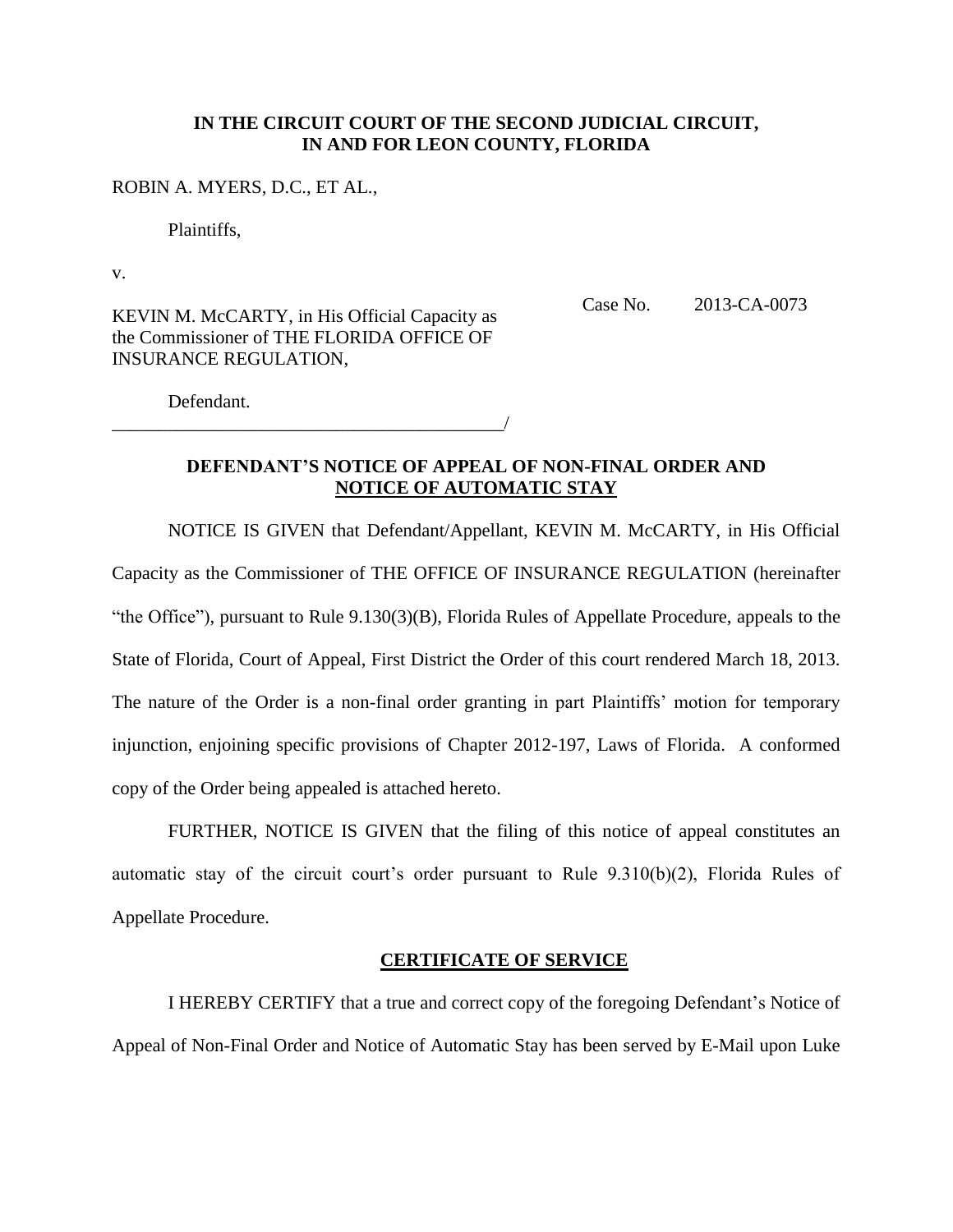Lirot, Attorney, at [Luke2@lirotlaw.com;](mailto:Luke2@lirotlaw.com) [jimmy@lirotlaw.com,](mailto:jimmy@lirotlaw.com) and Adam S. Levine, Attorney,

at [aslevine@msn.com](mailto:aslevine@msn.com) and [alevine@law.stetson.edu](mailto:alevine@law.stetson.edu) on March 21, 2013.

/s/ C. Timothy Gray

C. TIMOTHY GRAY (FBN 0602345) J. BRUCE CULPEPPER (FBN 0898252), Assistant General Counsels Office of Insurance Regulation Larson Building, Room 647-B 200 East Gaines Street Tallahassee, FL 32399-4206 (850) 413-2122 – Telephone (850) 922-2543 – Facsimile [tim.gray@floir.com](mailto:tim.gray@floir.com) – E-mail, Primary [bruce.culpepper@floir.com](mailto:bruce.culpepper@floir.com) – E-mail Primary

ATTORNEYS FOR DEFENDANT, Kevin M. McCarty, in His Official Capacity as the Commissioner of the Florida Office of Insurance Regulation.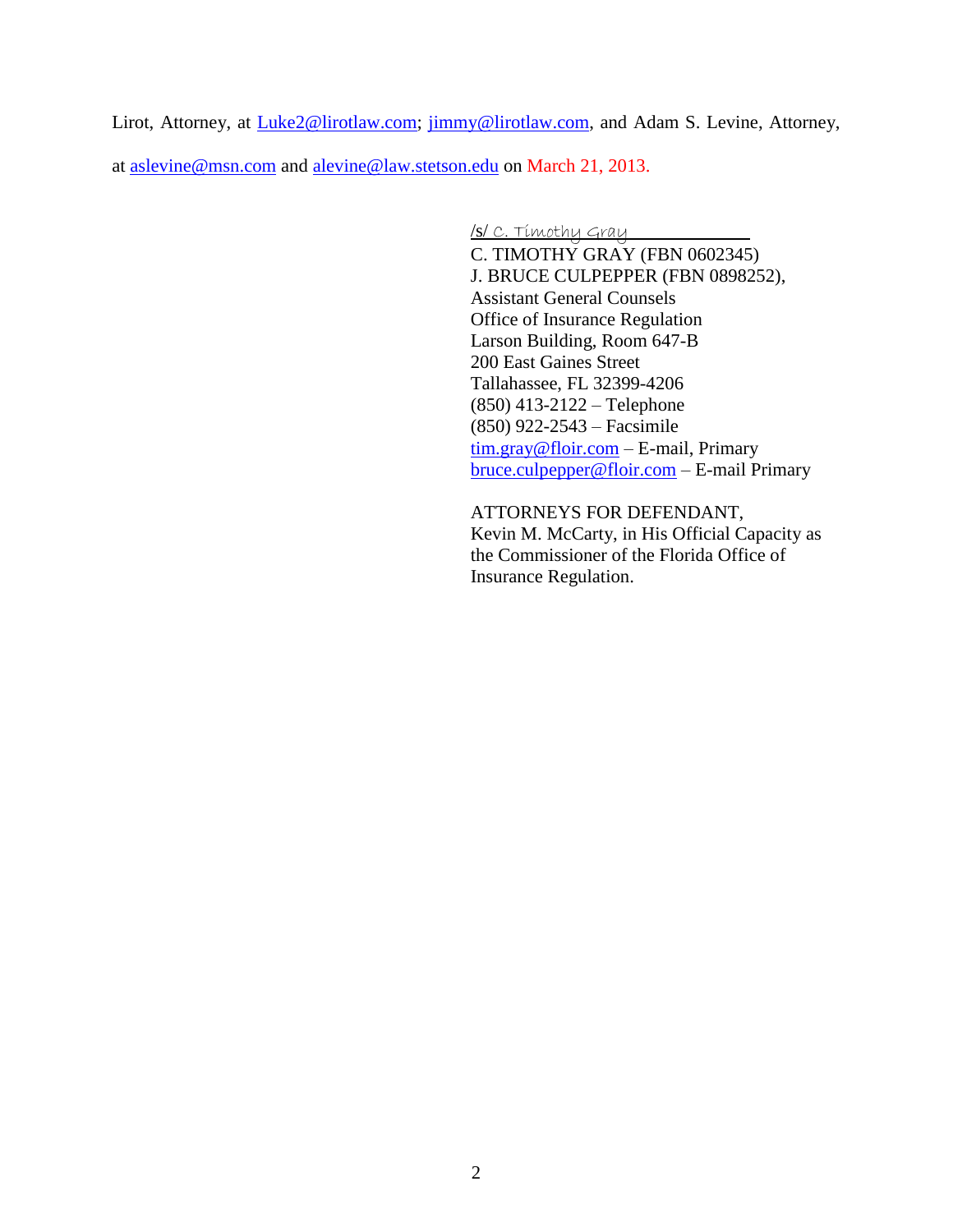MAR 18 REC'D 2013

# IN THE CIRCUIT COURT OF THE SECOND JUDICIAL CIRCUIT IN AND FOR LEON COUNTY, FLORIDA

ROBIN A. MYERS D.C., et al,

CASE NO: 2013 CA 73

Plaintiffs,

VS.

KEVIN M. McCARTY, in his Official Capacity as the Commissioner of The Florida Office of Insurance Regulation,

Defendant.

### ORDER GRANTING IN PART MOTION FOR TEMPORARY INJUNCTION

THIS CASE is before me on the Plaintiffs' Motion for Temporary Injunction. The Plaintiffs are chiropractic physicians, massage therapists and acupuncturists who have filed a complaint for declaratory and injunctive relief, challenging the constitutionality of Chapter 2012-197, Laws of Florida (2012 PIP Act or "the Act.") A hearing was held on the Plaintiffs' motion for temporary injundition on February 1, 2013. I have considered the evidence, the written and oral arguments of counsel and the authorities cited. For the reasons set forth below, I find that the motion should be granted in part because the Act violates Article I, Section 21 of the Florida Constitution (Access to Courts).

I first address the standing issue raised by the Defendant. Because the Plaintiffs are seeking to enforce a right vested in members of the public at large, they must allege and establish some special injury different in kind from the injury suffered by members of the public. The complaint alleges, and the evidence showed, that the Plaintiffs, as health care providers for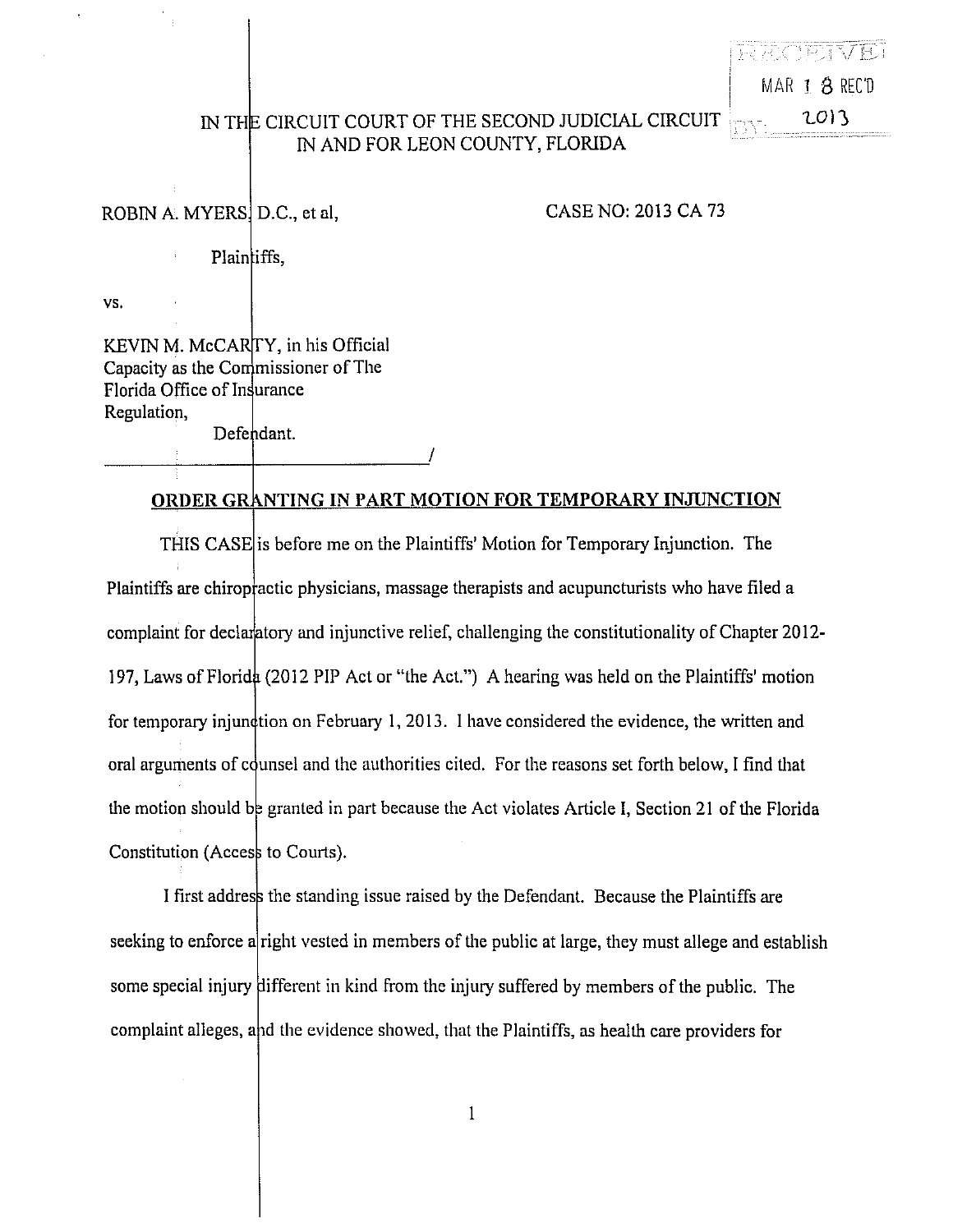automobile accident victims, derive a substantial percentage of their income through PIP insurance payments. Because the Act, as revised, prohibits or severally limits future payments from PIP insurance for such treatment, they have a sufficient interest in the outcome of the case, as well as an injury that is distinct from that of the public at large. I thus find that Plaintiffs have standing and will address the merits of their motion for temporary injunction.

In order to obtain a temporary injunction, the Plaintiffs have the burden of establishing that they will suffer trreparable harm if the injunction is not entered, that they have no adequate legal remedy available, that there is a substantial likelihood that they will succeed on the merits and that the injunction is in the public interest. It seems clear to me that the Plaintiffs have alleged and proven irreparable harm and inadequate legal remedy. Moreover, there appears to be no adverse consequence to the public interest in maintaining the status quo if the injunction is issued. The real question is whether the Plaintiffs have shown a substantial likelihood of success on the merits.

In that regard, the Plaintiffs have challenged the Act on several grounds which I summarize as follows: (1) the Act violates their procedural and substantive due process rights by taking away their ability to contract and to earn a living through their chosen profession; (2) the Act violates substantive due process because it is not rationally related to a legitimate public policy or objective; (3) The Act violates the single subject rule and the separation of powers; and (4) the Act violates the right of people to have access to the courts to seek redress for their injuries. I find that the Plaintiffs have met their burden only as to this latter theory.

The common law, on which our legal system is founded, is based upon the interdependent concepts of individual liberty and personal responsibility. While each person is free to chose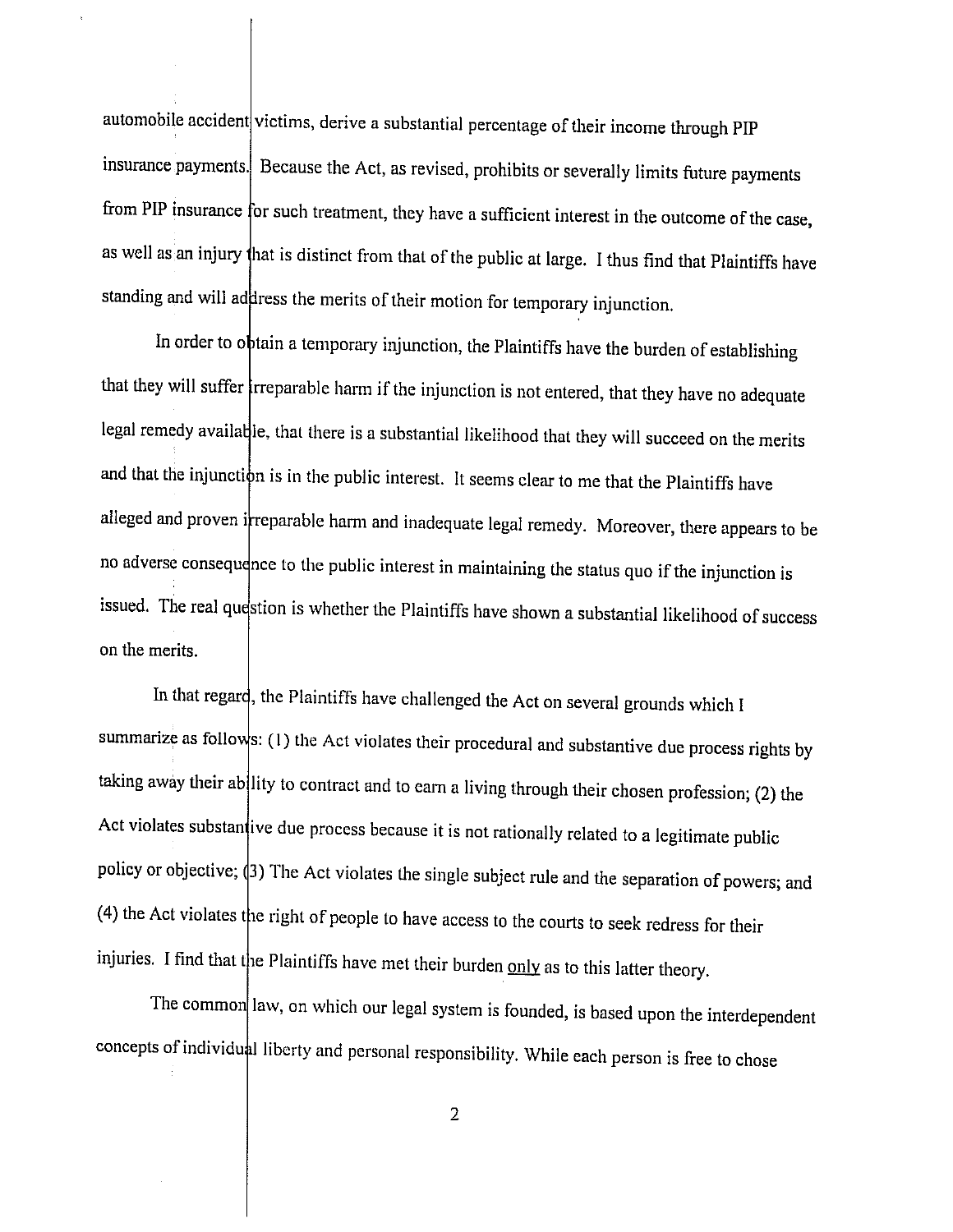what course of action is best for him, he is expected to conduct himself in such a manner so as not to cause injury to the person or property of another. And if he does cause such injury, the law holds him responsible to the injured party for the resulting loss, injury or damage. The fundamental right to seek redress for injuries received at the hands of another is a cornerstone of our legal system. This principle is embedded in our state constitution in Article I, Section 21, which provides in part:

"The courts shall be open to every person for redress of any injury, and justice shall be administered without sale, denial or delay."

These libertarian principles are also the underpinnings of our historic, free market economic system with its reverence for individual property rights. After all, the right to bring a claim against another can be a valuable property right. And, in such a system, one is free to take steps to protect oneself against the financial calamities which may be caused by the actions of another, by an unavoidable accident, or by an act of God. Hence the business of insurance.

Over the years, for various reasons or purposes, our representatives in state and federal government have tinkered with these fundamental principles and overridden or altered the common law which embodies them. They have, in some areas, replaced a pure free market approach with a government controlled system in order to address a perceived problem. The "No-Fault law" passed by the Florida Legislature in 1971, and as subsequently revised, is just one example of this experiment with socialism<sup>1</sup> and the trend away from those libertarian principles of individual liberty and personal responsibility.

 $\frac{1}{1}$  is the popular, if somewhat inaccurate meaning  $\frac{1}{1}$  any law that intrudes significantly into the free market arena with government mandates, e.g., socialized medicine.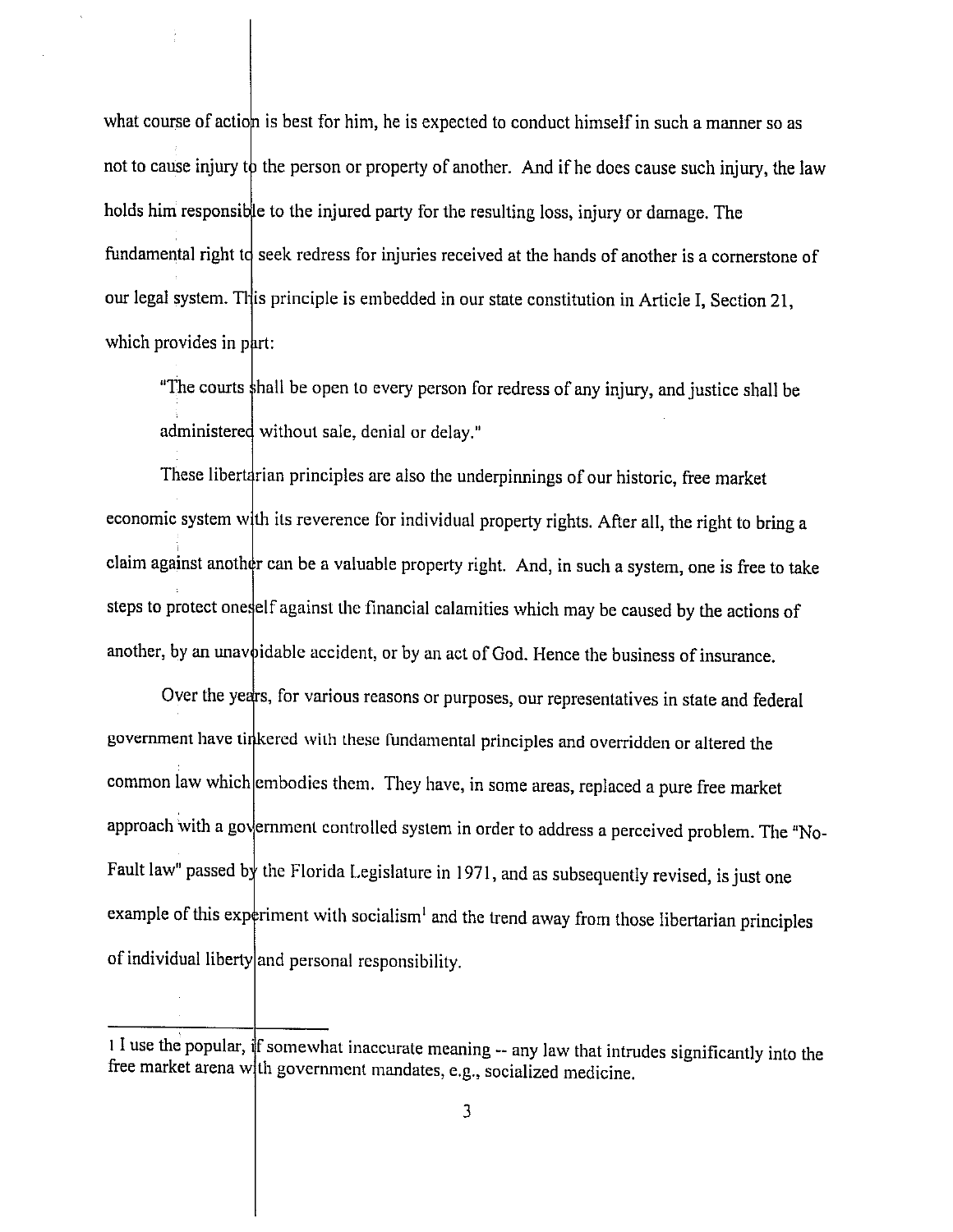The 1971 legislation took away or severely limited the right of a person injured in a Motor vehicle accident to seek redress in court for injuries wrongfully caused by another, relieving the wrong doer of responsibility for his conduct, and granting him immunity from civil liability. In place of this valuable right, the Legislature instituted a "no-fault" system in which everyone who owned or operated a motor vehicle was required to purchase insurance to cover medical and other expenses.

This clear impingement upon the rights set forth in Article I, Section 21, quoted above, was rationalized by asserting that the legislation was providing a "reasonable alternative" to the common law tort recovery system. Proponents argued that the tradeoff was a "good deal" because it would provide speedy payment of medical costs, lost wages, etc. of any accident victim, regardless of fault, and would avoid the alleged uncertainties and inequalities of the tort system. In theory, this would in turn lessen court congestion and delays, reduce automobile insurance premiums, and reduce the possibility that economic calamity might overwhelm accident victims and force them to accept unduly small settlements of their claims.

When the new legislation was challenged in court, the Florida Supreme Court accepted this argument, holding in Lasky v. State Farm Insurance Co., 296 So.2d 9 (Fla. 1974), that the new legislation offered a "reasonable alternative" to the right to sue. The Court noted:

"Protections are afforded the accident victim by this Act in the speedy payment by his own insurer  $\phi$ f medical costs, lost wages, etc., while foregoing the right to recover in tort for these same benefits and (in a limited category of cases) the right to recover for intangible damages to the extent covered by the required insurance...; furthermore, the accident victim is assured of some recovery even where he Himself is at fault. In exchange for his former right to damages for pain and suffering in the limited category of cases where such items are preempted by the act, he receives not only a prompt recovery of his major, salient out-of-pocket losses -- even where he is at fault -- but also an immunity for being held liable for the pain and suffering of the other parties to the accident if they should fall within this limited class where such items are not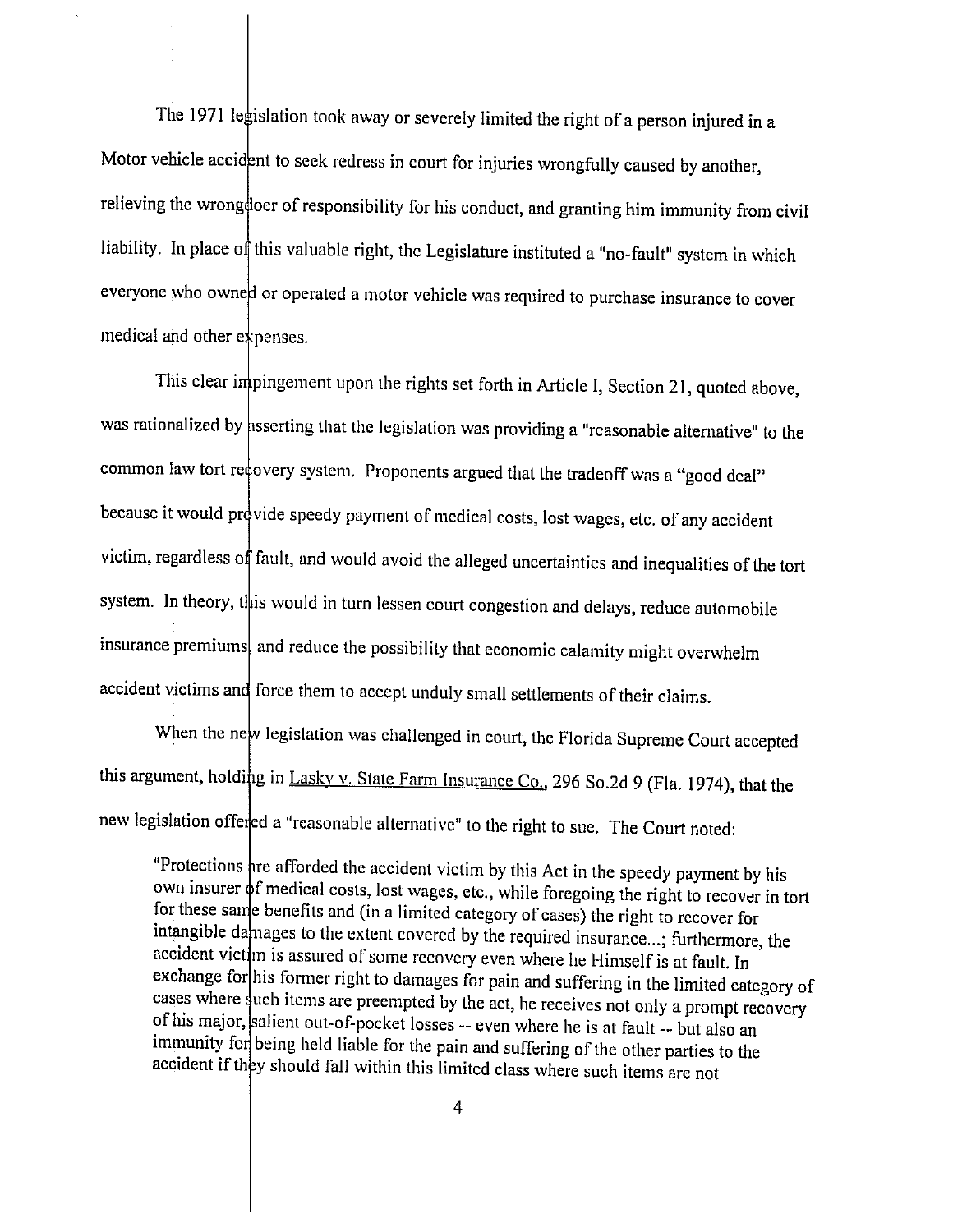recoverable.

296 So.2d @ 14.

The Court contrasted this trade-off with the provision that denied the right of recovery for property loss under \$550.00 which the court disapproved in the case of Kluger v. White, 281 So.2d 1 (Fla. 1973). The court held in Kluger that there was no reasonable alternative provided to the traditional tor action. The injured party simply was denied any right of recovery or access to the courts. But as for PIP, the court in Lasky held that while injured persons couldn't go into court for a redress of their injuries, the legislation was really a better deal for them, so it was a "reasonable alternat ve." The court accordingly upheld the legislation as constitutionally valid.

In the forty-odd years since its passage, the Legislature has periodically revised the nofault law. Some revisions have fostered other constitutional challenges, including hte case of Chapman<sub>1</sub>v. Dillion<sup>1</sup> 415 So.2d 12 (Fla. 1982). Along the way, that case was reviewed by the Fifth District Court of Appeal, which held the revised law to be unconstitutional. The DCA opined that changes made to the law since the Lasky decision had altered the no-fault law such that it was no longer a reasonable alternative to the right to redress injury in court. Specifically, the court noted that the restrictions on recovery of pain and suffering still remained but that the new legislation lowdred the PIP benefits and raised the permissible deductible.2 The Supreme Court disagreed with the District Court of Appeal and concluded that the no-fault law was still a reasonable alternative. The Court reasoned that in spite of the change in coverage and deductible,

<sup>2</sup>When Lasky was decided, PIP coverage was 100% of medical expenses and 80% of loss income. This had since been reduced to 80% of medical expenses and 60% of loss income. The maximum deductible when Lasky was decided was \$1,000 but had been subsequently changed to allow up to an \$8,000.00 deductible.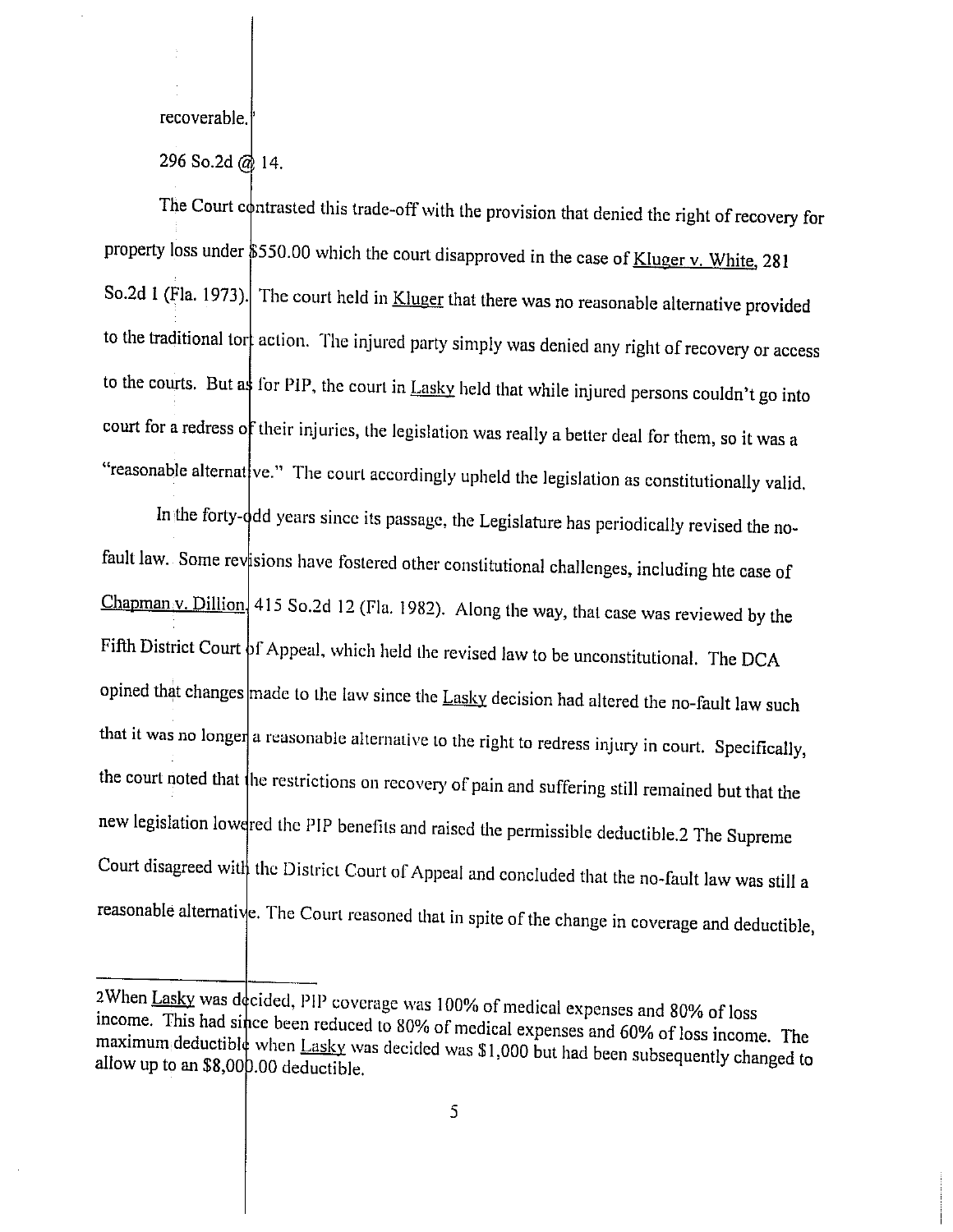many motorists would have other insurance to pick up the slack, so that the major and salient economic losses were still covered. The Court also noted that the policy limits had been increased from \$5,000 to \$10,000.

The Court gave no bright line test or guidelines to indicate what changes in the law might prompt them to find that it was no longer a reasonable alternative to the right guaranteed in Article I, Section 21 of the State Constitution, but I note that Justice Sunberg in his concurring and dissenting opinion felt that the legislation as then enacted was "perilously close to the 'outer limits of constitutional tolerance". 415 So.2d @ 18.

The question raised in this case by the Plaintiffs' complaint is whether the revised no-fault law passes beyond these "outer limits of constitutional tolerance." I conclude that it does. The law still has the limitations or restrictions for recovery for pain and suffering lamented in Chapman by the District Court of Appeal but rationalized away by the Supreme Court. The percentage of recovery of medical expenses is still 80% and 60% for lost income. The policy limits are still \$10,000. The legislation, however, now additionally severely limits what can be recovered under that policy, i.e., what is specifically excluded. Under the new law, an injured party who does not receive initial services or care within 14 days of an accident, is not covered. If you do seek medical care within that time frame, but it is determined that you did not have "an emergency medical condition", your recovery under the policy is limited to \$2,500. And, regardless of whether such services are deemed reasonable and necessary for care and treatment, and regardless of who may have referred an injured person, he cannot be covered under PIP for medical benefits provided by a licensed massage therapist or licensed acupuncturist.

Is the no-fault law still a good deal? Is it still a reasonable alternative to the rights